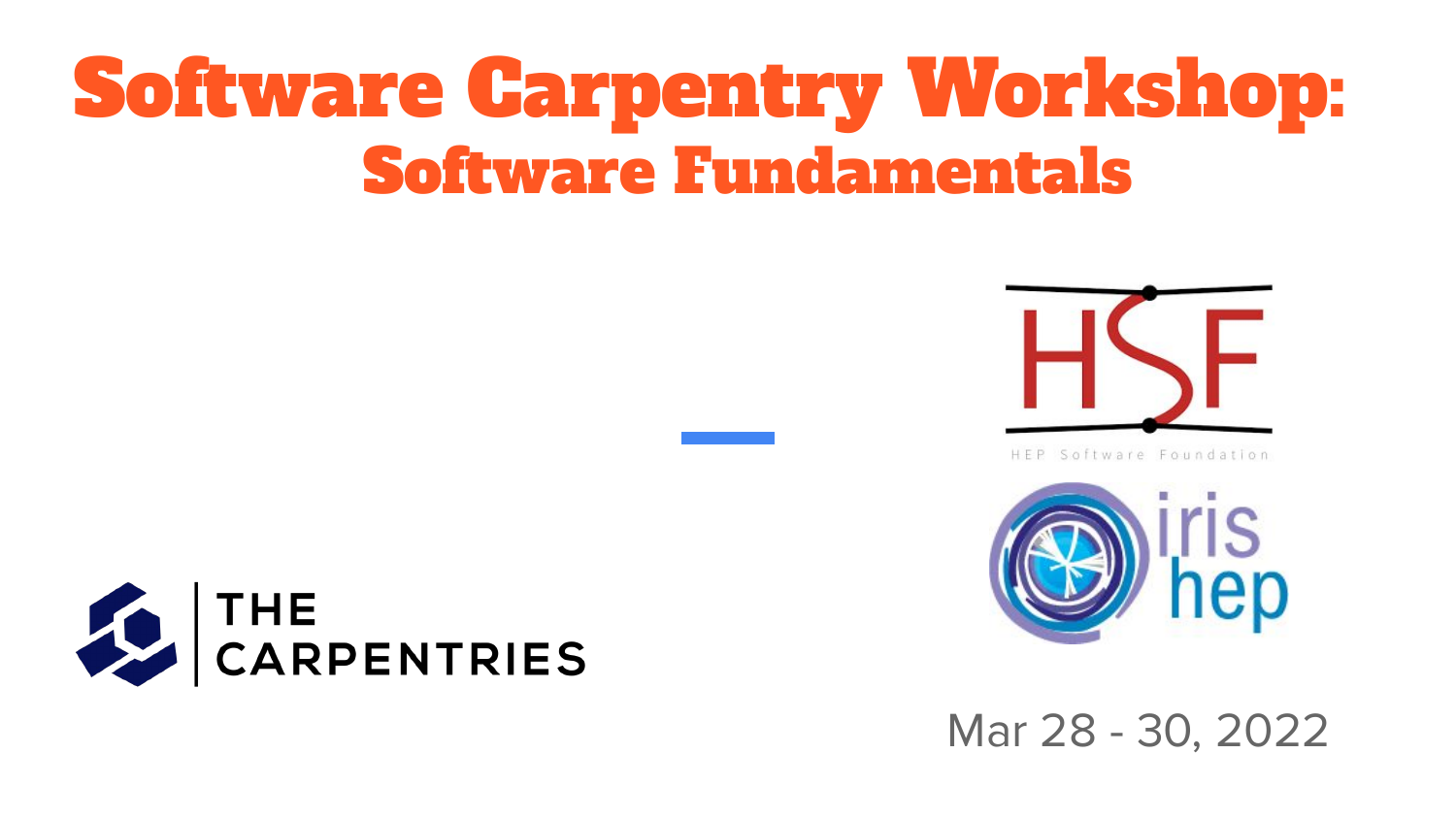#### If you aren't recording this on Zoom, start the recording … (just a reminder)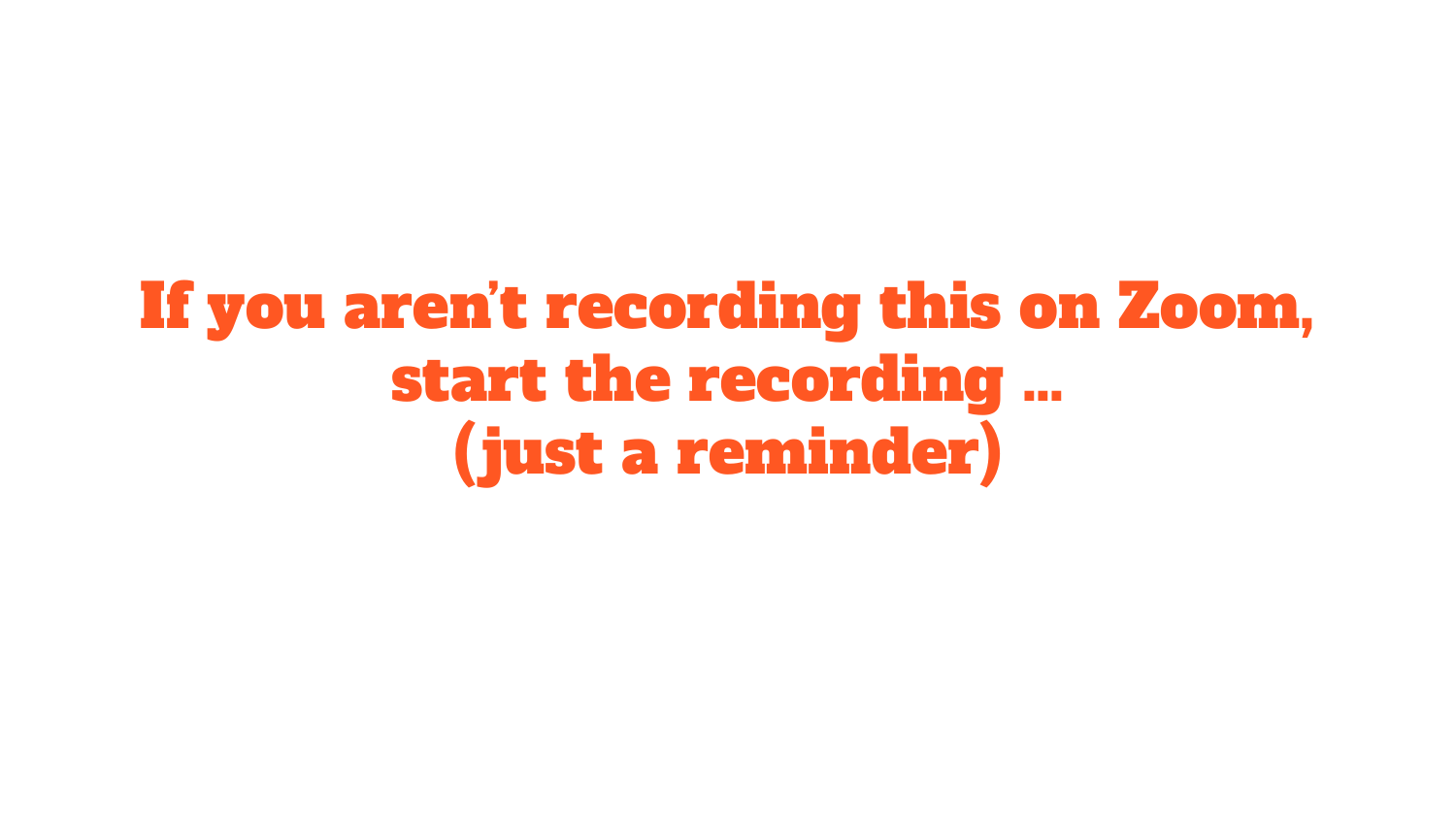## Everyone is Welcome

- You are physicists working in international collaborations. All of you should know this page:
	- [The CERN code of conduct](https://hr.web.cern.ch/codeofconduct)
- Built on a set of core CERN values
- Taken together, provide the basis for respect: respect for others, respect for the organization and respect for its mission.



We encourage a culture of openness where all contributors feel free to engage in the discussion.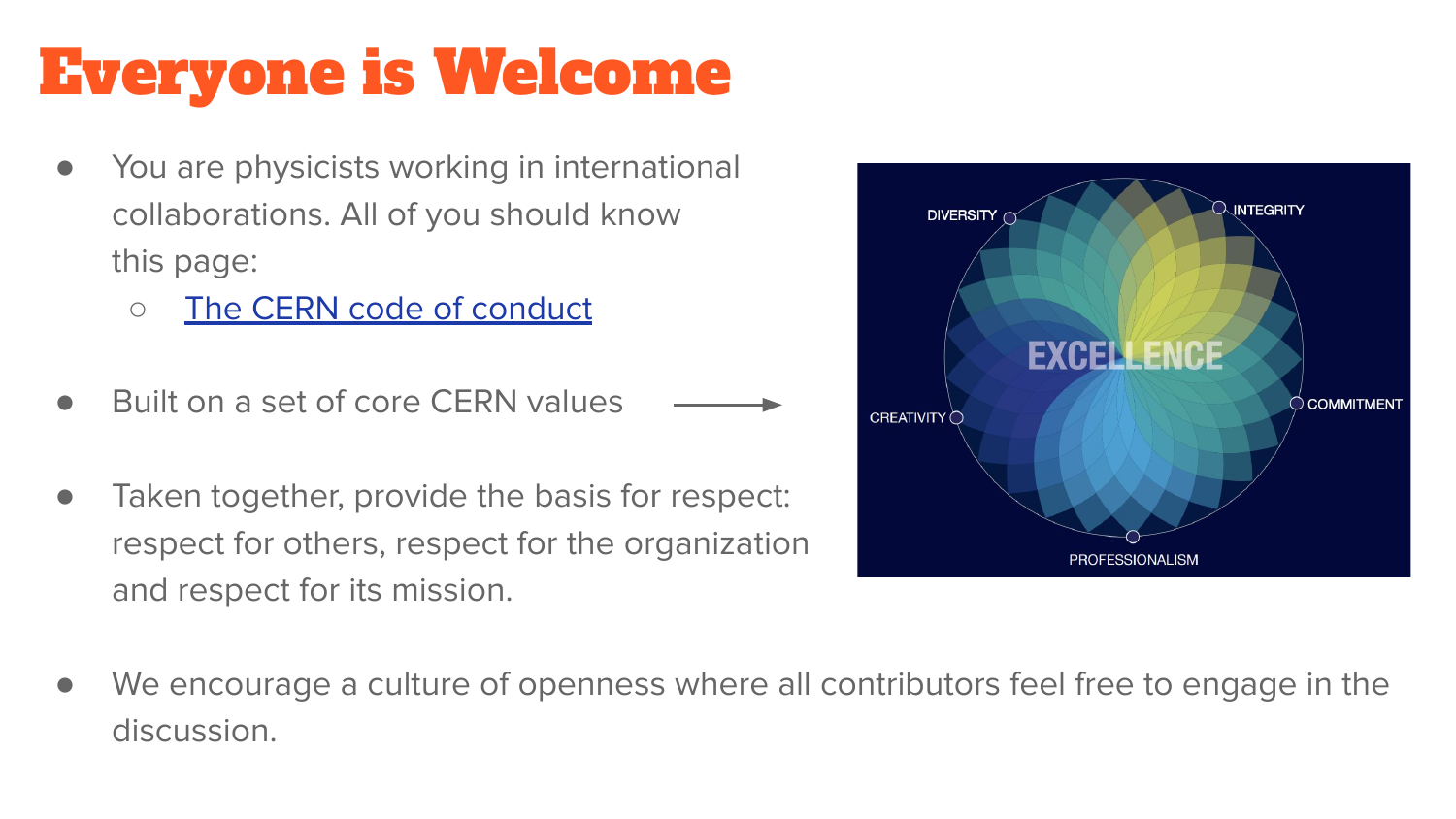## We are here to help!

- Please "raise your hand" (in reactions at the bottom of your Zoom client) if you have questions.
- You can also ask in the Zoom chat or in Mattermost.

There is no such thing as a "stupid question"!

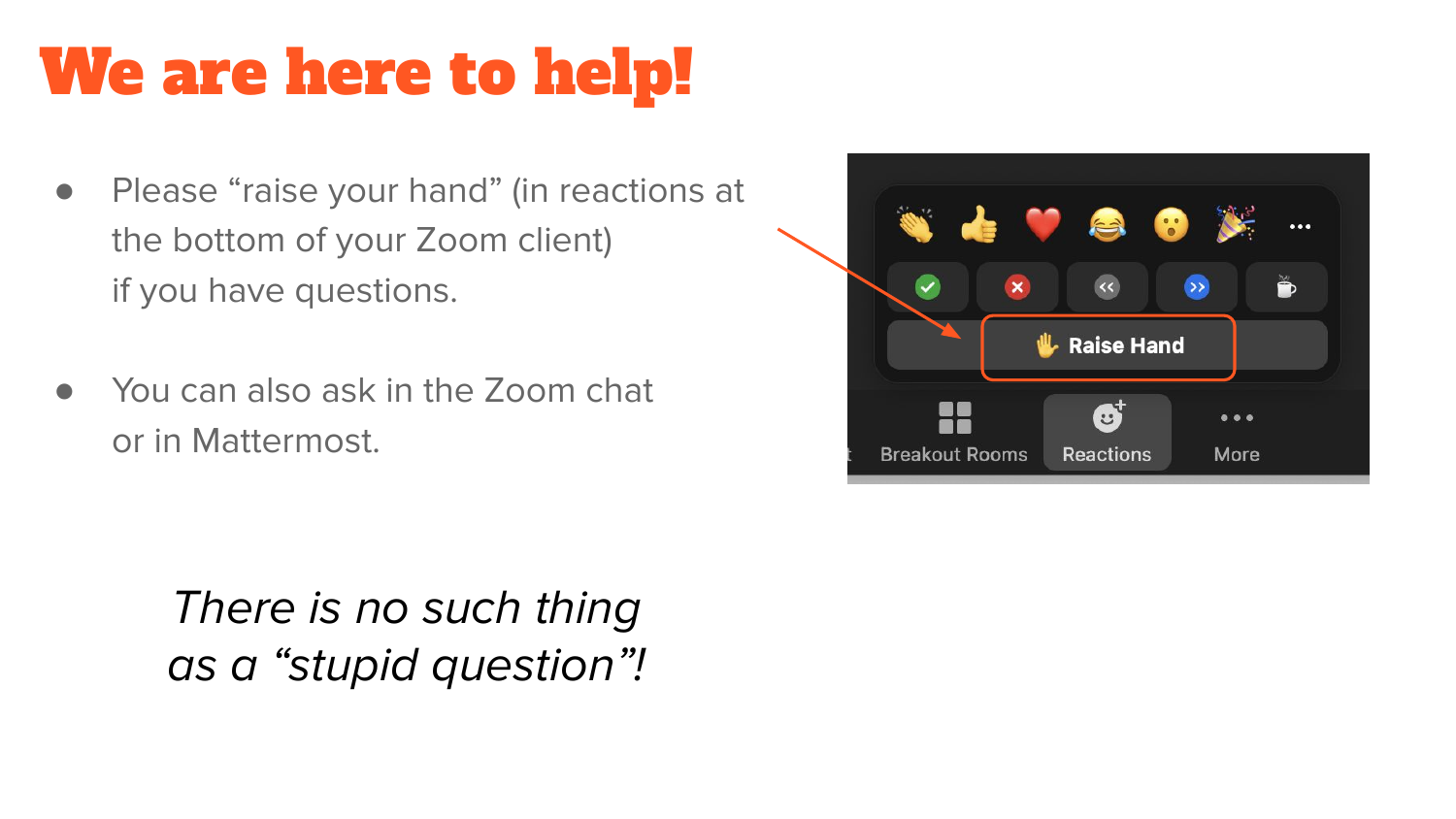## Do these things now

**[0]** Fill out the pre-training surveys! - It will take 10 minutes.



Raise your hand if/when finished, or unmute/chat to ask questions …